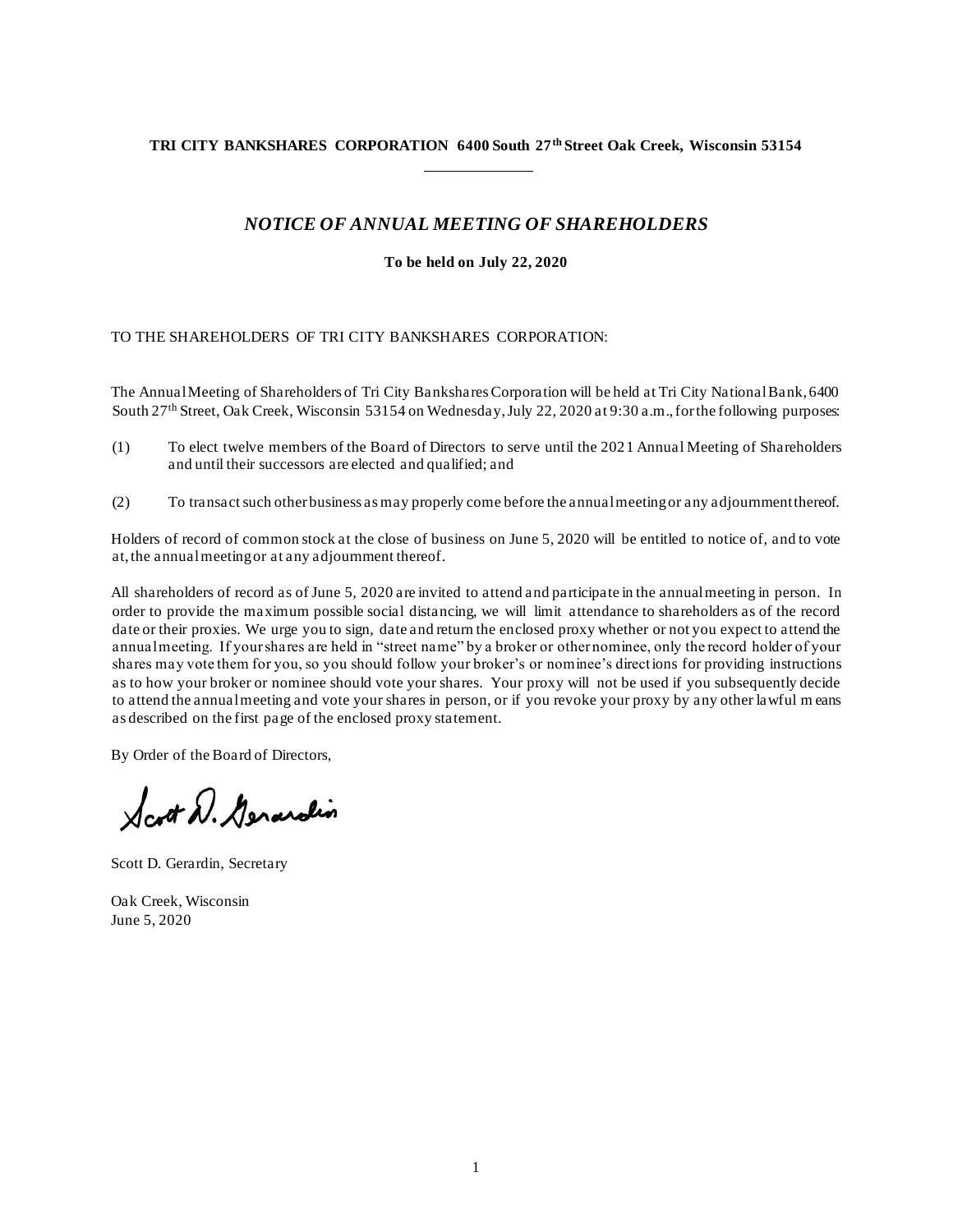# **TRI CITY BANKSHARES CORPORATION 6400 South 27th Street Oak Creek, Wisconsin 53154**

# *PROXY STATEMENT*

This proxy statement is dated June 5, 2020 and is being furnished in connection with the solicitation of proxies by the Board of Directors of Tri City Bankshares Corporation (the "Corporation") to be voted at the Annual Meeting of Shareholders to be held at Tri City National Bank, 6400 South 27th Street, Oak Creek, Wisconsin 53154, on July 22, 2020 at 9:30 a.m., for the purposes set forth in the accompanying Notice of Annual Meeting of Shareholders. The solicitation is made by the mailing of this proxy statement with its enclosures. No other solicitation is contemplated, however, if it is necessary to assure adequate attendance at the annual meeting, the Corporation's Board of Directors may further solicit proxies by mail, telephone, email, facsimile, or personal contact. Such solicitation will be made by the officers of the Corporation and will be limited in extent. The total cost of the solicitation, including reimbursement of banks, brokerage firms, custodians, nominees and fiduciaries for reasonable expenses incurred by them in sending proxy materials to the beneficial owners of the Corporation's common stock, \$1.00 par value (the "Common Stock"), will be borne by the Corporation.

This proxy statement is first being mailed to shareholders on or about June 19, 2020.

Shareholders are asked to complete, sign and return the enclosed proxy. The proxy may be revoked at any time before it is voted at the annual meeting. Prior to the annual meeting, this may be done by execution of a later-dated proxy or by written revocation sent to the Secretary of the Corporation, Mr. Scott D. Gerardin, at the office of the Corporation, 6400 South 27th Street, Oak Creek, Wisconsin 53154. Alternatively, the proxy may be revoked at the annual meeting by oral or written notice to the Secretary of the Corporation (or the presiding officer of the annual meeting) or by attending the annual meeting and voting in person.

Only shareholders of record at the close of business on June 5, 2020 (the "Record Date") will be entitled to vote at the meeting. There were 8,904,915 shares of the Common Stock of the Corporation outstanding on the Record Date, with each share being entitled to one vote.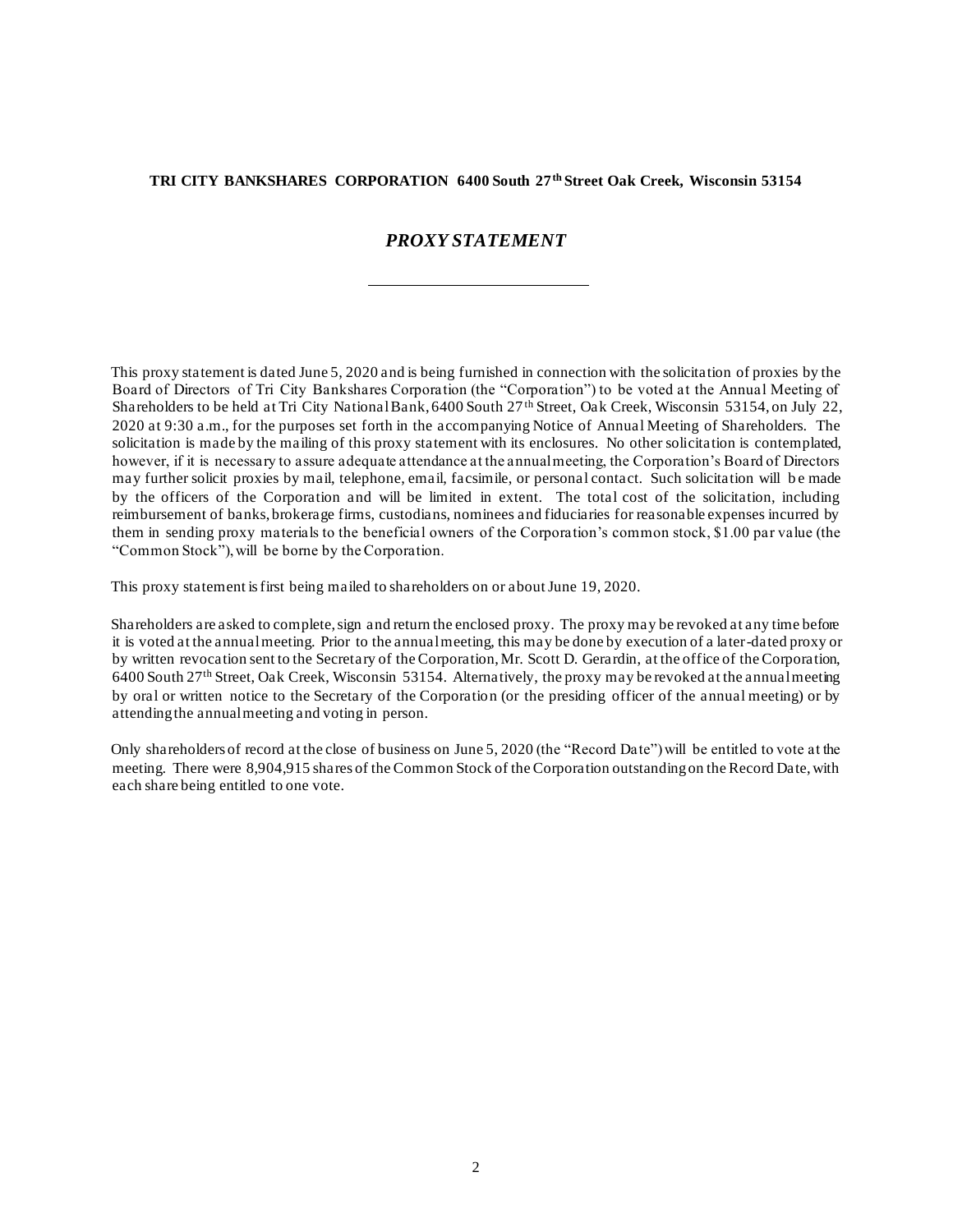#### **PROPOSAL 1**

### **ELECTION OF DIRECTORS**

The Board of Directors proposes that the twelve (12) nominees named below be elected to serve as directors for the ensuing year and until their successors are elected and qualified. All twelve (12) directors will serve one-year terms. Proxies received by the Board of Directors will be voted FOR the election of the following twelve (12) persons, unless otherwise indicated, but, if any such nominee is unable to serve due to presently unforeseen circumstances, proxies may be voted for another person nominated by the Board of Directors.

All of the persons nominated as directors are currently directors of the Corporation. All of the nominees have consented to serve if elected and the Board of Directors is not aware of any nominee who may be unable to serv e as a director.

All of the individuals named in the table below will also be directors of the Corporation's subsidiary, Tri City National Bank (the "Bank").

|                  | Director     |     | Principal Occupation During the                                                                                                                                                                                                                                                                                                                                                                                                                                                                                                                                                                                                                                                                                                                                                                                   |
|------------------|--------------|-----|-------------------------------------------------------------------------------------------------------------------------------------------------------------------------------------------------------------------------------------------------------------------------------------------------------------------------------------------------------------------------------------------------------------------------------------------------------------------------------------------------------------------------------------------------------------------------------------------------------------------------------------------------------------------------------------------------------------------------------------------------------------------------------------------------------------------|
| <u>Name</u>      | <u>Since</u> | Age | Past 5 Years and Other Directorships                                                                                                                                                                                                                                                                                                                                                                                                                                                                                                                                                                                                                                                                                                                                                                              |
| Frank J. Bauer   | 1990         | 93  | President of Frank Bauer Construction Company, Inc. since 1986.<br>In addition to his long tenure on the Board that provides him with<br>a familiarity with the Corporation's history, Mr. Bauer's<br>qualifications for serving on the Board include his business and<br>management experience and his substantial knowledge of the<br>construction industry.                                                                                                                                                                                                                                                                                                                                                                                                                                                    |
| William N. Beres | 2002         | 62  | Senior Vice President and Chief Financial Officer of the<br>Corporation and the Bank since November 2019. Director of<br>Special Projects for WEC Energy Group from June 2017 through<br>October 2019. Vice President Finance of Johnson Controls<br>Federal Systems from October 2016 through April 2017, and<br>previously Vice President and General Manager of the Federal<br>Solutions division of Johnson Controls from April 2016 -<br>September 2016 and Vice President of Structured Finance of the<br>Building Efficiency division of Johnson Controls from March<br>2010 through March 2016. Mr. Beres brings to the Board<br>substantial business and management experience, as well as a<br>strong background in finance and investment matters, which make<br>him a valuable resource to the Board. |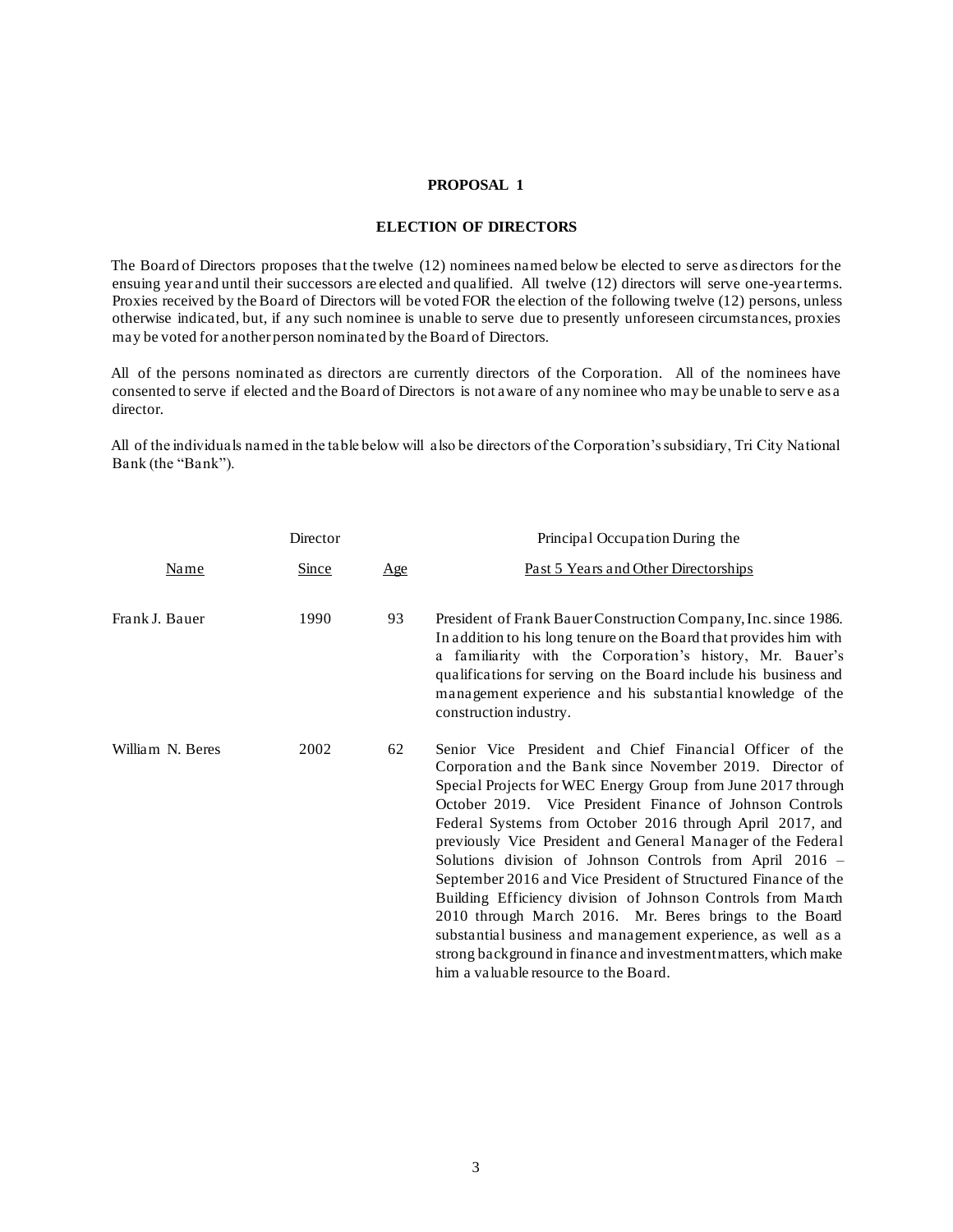| Craig C. Dedrick  | 2012 | 57 | Executive Vice President of the Corporation and President of the<br>Bank since 2014. Executive Vice President of the Bank in 2012<br>and 2013, and Senior Vice President of the Bank from 1996 to<br>2012. Mr. Dedrick is qualified to serve on the board due to his<br>knowledge of the Corporation and the leadership he has<br>demonstrated during his more than 30 years of service at the Bank.<br>Mr. Dedrick has held executive roles in both commercial and retail<br>lending and has been a long-time member of the senior credit<br>committee.                                                                                                  |
|-------------------|------|----|-----------------------------------------------------------------------------------------------------------------------------------------------------------------------------------------------------------------------------------------------------------------------------------------------------------------------------------------------------------------------------------------------------------------------------------------------------------------------------------------------------------------------------------------------------------------------------------------------------------------------------------------------------------|
| Sanford Fedderly  | 1980 | 85 | Retired President of Tri City Pharmacy, Inc., Oak Creek,<br>Mr. Fedderly has business and management<br>Wisconsin.<br>experience and, as a local businessman for many years, has a<br>strong familiarity with the Bank's local market area. These<br>attributes, as well as his 40 years of experience as a director of the<br>Corporation and the Bank, make him qualified to serve on the<br>Board.                                                                                                                                                                                                                                                     |
| Rebecca Ferguson  | 2012 | 46 | Ms. Ferguson has held various professional positions including<br>former employment as an officer of Tri City National Bank and<br>private practice as an attorney. Ms. Ferguson's experience as an<br>employee of the Bank, as well as her business and legal acumen,<br>qualify her to serve on the Board.                                                                                                                                                                                                                                                                                                                                              |
| Scott D. Gerardin | 2002 | 61 | Senior Vice President and General Counsel of the Corporation<br>since 2005. Secretary of the Corporation since 2013. Senior Vice<br>President of the Bank since 2002, General Counsel to the Bank<br>since 1992. Mr. Gerardin's legal training, background and<br>experience, both before and since he became employed by the<br>Bank in 1992, as well as his familiarity with all aspects of the<br>Corporation's and the Bank's operations in his role as general<br>counsel, enables him to provide a unique and important<br>perspective on the Board's decisions and decision making<br>processes and therefore qualifies him to serve on the Board. |
| William Gravitter | 1980 | 91 | Retired President of Hy-View Mobile Home Park. Mr.<br>Gravitter's qualifications to serve on the Board include his long<br>tenure on the Board as well as his familiarity with the local<br>markets served by the Bank.                                                                                                                                                                                                                                                                                                                                                                                                                                   |
| Brian T. McGarry  | 2005 | 69 | Chairman of the Board, President and Chief Executive Officer of<br>the Corporation and Chairman and Chief Executive Officer of the<br>Bank since 2016. President and Director of NDC LLC. Mr.<br>McGarry's more than 40 years of experience as an employee,<br>officer and Director of the Bank, as well as his business and<br>leadership experience and financial literacy, qualify him to serve<br>on the Board.                                                                                                                                                                                                                                       |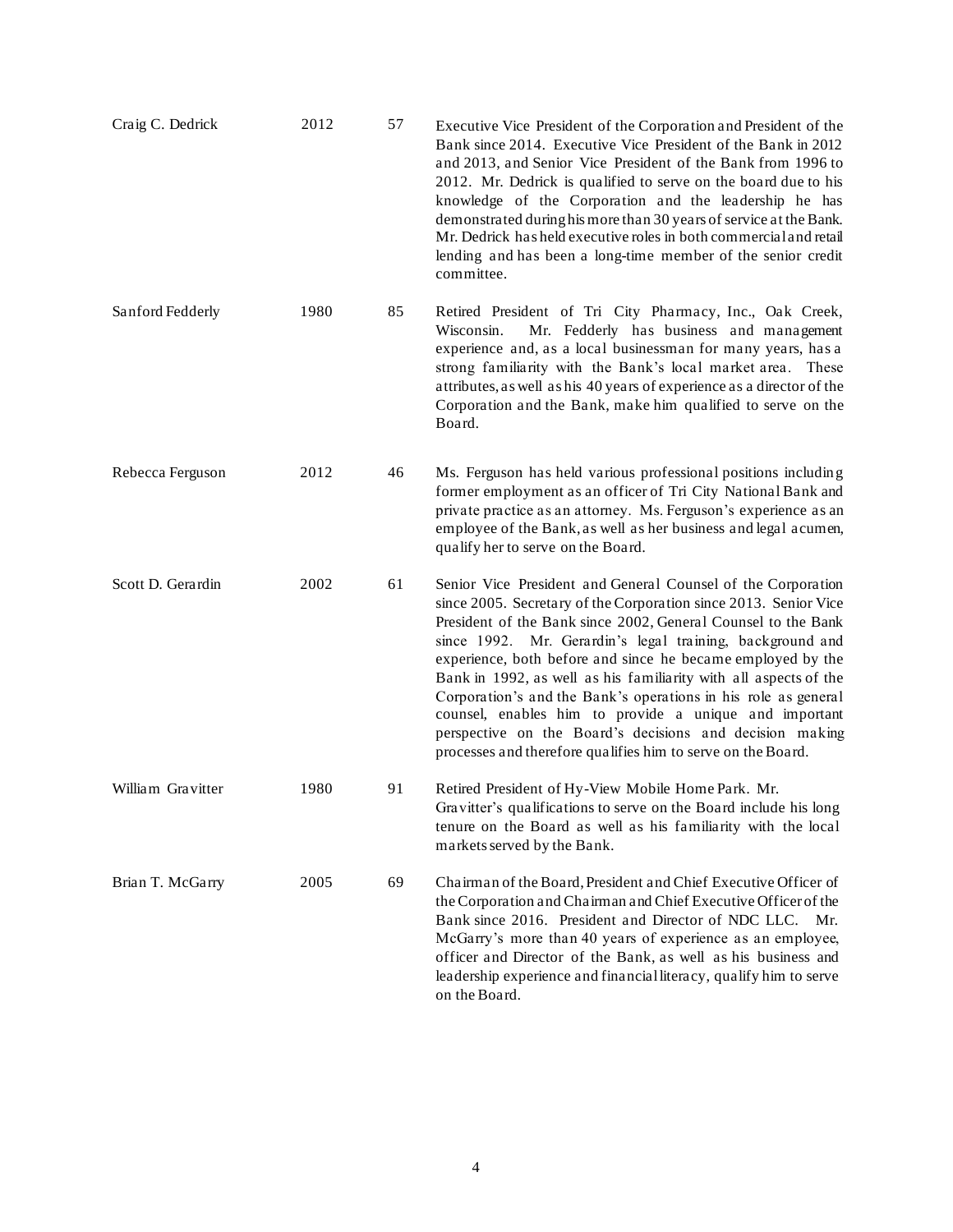| Michael J. Miller    | 2019 | 69 | Retired Executive Vice President at Associated Bank. Mr. Miller<br>is qualified to serve on the Board due to his long experience in the<br>banking industry. During his 42 year banking career, he worked<br>at JP Morgan Chase, US Bank, CIB Marine and Associated Bank<br>in various lending and management positions including Senior<br>Credit Officer.                                                 |
|----------------------|------|----|-------------------------------------------------------------------------------------------------------------------------------------------------------------------------------------------------------------------------------------------------------------------------------------------------------------------------------------------------------------------------------------------------------------|
| Robert W. Orth       | 1996 | 73 | Retired Executive Vice President of the Corporation and retired<br>President of the Bank. Mr. Orth is qualified to serve on the Board<br>due to his long experience in the banking industry and his 17<br>years of service as an executive and Chief Credit Officer of the<br>Bank, where he demonstrated leadership skills and business<br>acumen.                                                         |
| David A. Ulrich, Jr. | 1997 | 60 | Retired Vice President and Director of Mega Marts, Inc. Retired<br>Vice President of NDC, Inc. Director of NDC LLC. Mr. Ulrich<br>has had substantial involvement with the Bank and the<br>Corporation and the business interests of his late father, the<br>founder of the Bank, that have given him the financial, business<br>and organizational experience that qualifies him to serve on the<br>Board. |
| Thomas Ulrich, Jr.   | 2019 | 41 | Mr. Ulrich has held various professional positions including<br>former employment at Tri City National Bank and Assistant Vice<br>President of NDC LLC. As a graduate of Marquette University<br>Business School and with his experience as an employee of the<br>Bank and a commercial real estate company, Mr. Ulrich is<br>qualified to serve on the Board.                                              |

## *The Board of Directors recommends that you vote "FOR" each of the twelve (12) nominees named above.*

There is a family relationship between several of the nominees for directorship. Brian McGarry is the son-in-law of David A. Ulrich, Sr., the founder of the Corporation and Bank. David Ulrich, Jr. is our founder's son, Frank Bauer is ourfounder's brother-in-law and Rebecca Ferguson and Thomas Ulrich, Jr. are grandchildren of our founder. Rebecca Ferguson is also the daughter of Brian McGarry.

Messrs. Beres, Dedrick, Gerardin and McGarry are the only executive officers of the Corporation nominated to the Board of Directors. Each of their ages, positions and offices with the Corporation and period during which each has served as such are as set forth in the above table.

Because the Corporation is not listed on a national securities exchange, it is not subject to any director independence requirements. However, all of the directors except Messrs. Beres, Dedrick, Gerardin and McGarry are independent in accordance with the definition of independence in Rule 5605(a)(2) of the NASDAQ Stock Market.

### **Director Nominations**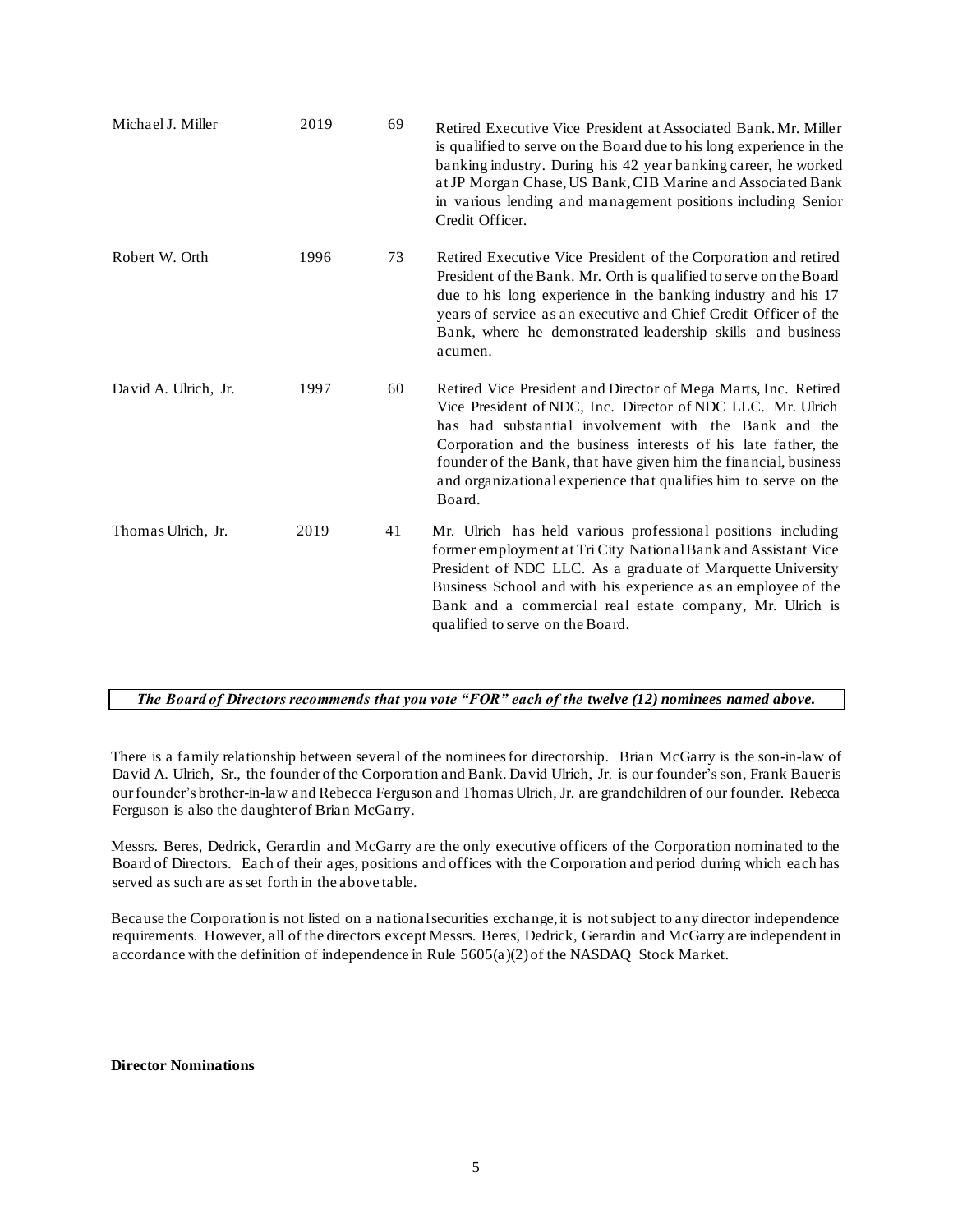Due to the infrequent turnover among the Corporation's directors, the Board has historically found it not necessary or appropriate to establish a separate nominating committee. The review of recommendations for and the selection of nominees to Board membership for this proxy was handled by the Board serving as a committee of the whole. No nominating committee charter has been adopted by the Board of Directors serving in their capacity as a committee of the whole.

At its April 22, 2020 meeting, the Board of Directors created a nominating committee consisting of directors Craig C. Dedrick, Scott D. Gerardin, William N. Beres, Robert W. Orth and Thomas Ulrich, Jr. This committee will identify and evaluate all future nominees for the Board of Directors and present its recommendations to the full Board of Directors for action. The nominating committee will create a charter to be approved by the Board of Directors at a future meeting.

The nominating committee will identify nominees based upon suggestions by non-management directors, management members and/or shareholders. The Board considers various attributes to be important, including the individual's integrity, general business background and experience, experience with the banking industry, and the ability to serve on the Board of Directors. In carrying out its responsibilities for locating, recruiting and nominating candidates for election as directors, the nominating committee will take into account diversity as one of the factors in its considerations. Aspects of diversity considered include professional or business experiences, gender, race, national origin, specialized education or work experience and viewpoints.

### **Compensation Oversight**

The Corporation's compensation system is not complex. Compensation of the executive officers of the Corporation is reviewed by the Board serving as a committee of the whole (with each director who is also an officer of the Corporation being excluded from participating in the consideration of his own com pensation). The Board of Directors believes that each of the Board members should have input into the compensation of the Corporation's executive officers. The Board does not operate under a formal written charter with respect to executive compensation ma tters. The Board reviews and approves the salaries and other compensation of the Corporation's executive officers. The Board did not retain the services of any compensation consultants in carrying out its duties during 201 9.

#### **Board Attendance**

The Board of Directors held five meetings during 2019. All incumbent directors attended 75% or more of the aggregate meetings of the Board and the committees on which they served during 201 9. Directors are encouraged to attend the annual meeting of shareholders, but the Corporation has not adopted a formal policy requiring attendance at the annual meeting.

### **Shareholder Communications**

The Board of Directors currently does not have a formal process for shareholders to send communications to the Board. Informal communications have been sufficient to communicate questions, comments and observations that could be useful to the Board. However, shareholders wishing to communicate with the Board of Directors may contact the Chairman of the Board, c/o Tri City Ba nkshares Corporation, 6400 South 27th Street, Oak Creek, Wisconsin 53154.

#### **REPORT OF THE AUDIT COMMITTEE**

The Audit Committee oversees the Corporation's financial reporting process on behalf of the Board of Directors. The Audit Committee is governed by a written charter approved by the Board of Directors. The current members of the Audit Committee, all of whom are non-employee directors, are Messrs. Miller (Chair), Bauer, Fedderly and Thomas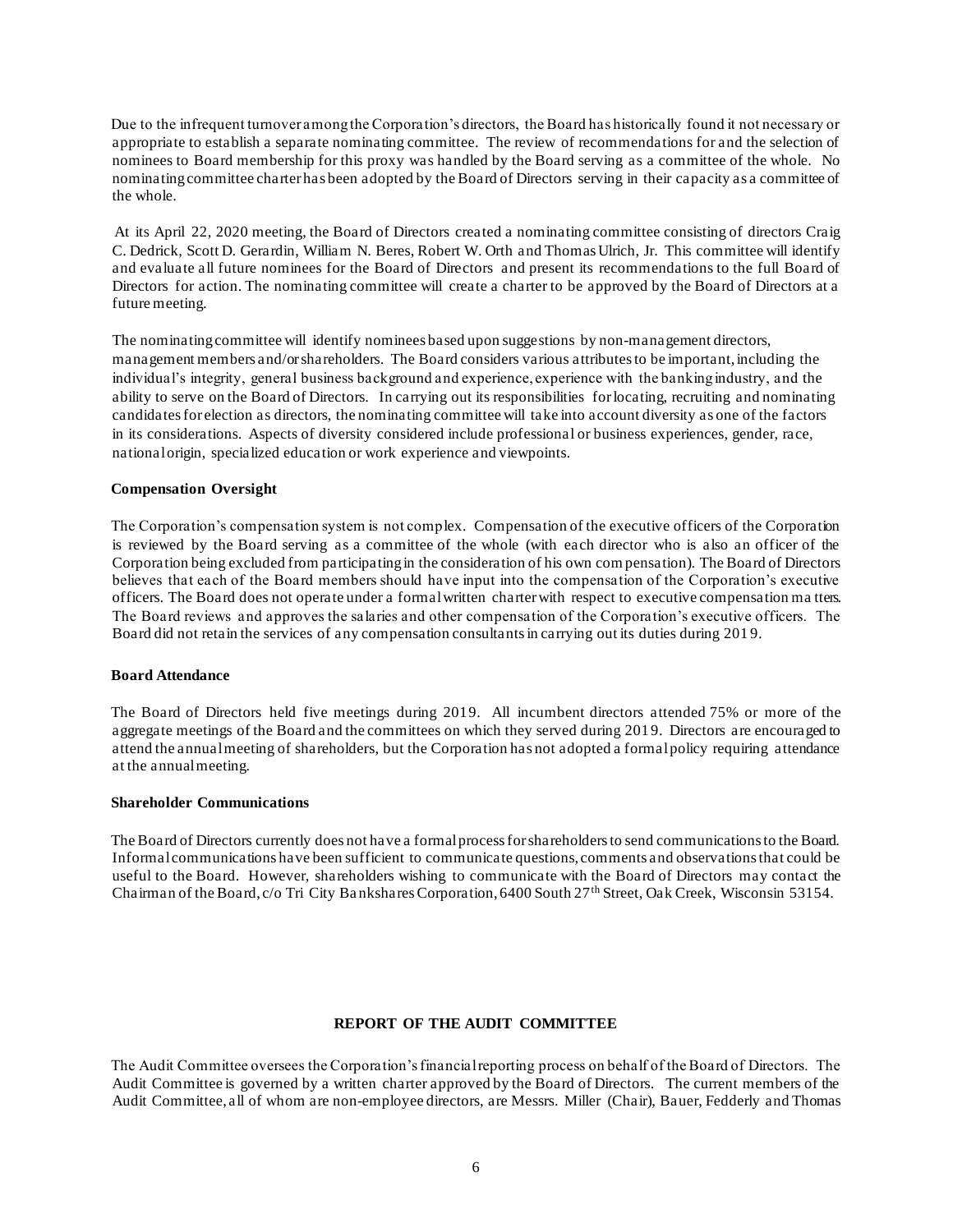Ulrich, Jr. All of the members of the Audit Committee are independent in accordance with the definition of independence in Rule 5605(a)(2) of the NASDAQ Stock Market. The Board of Directors has determined that Mr. Miller is a financial expert.

Management has the primary responsibility for the financial statements and the reporting process including the systems of internal controls. In fulfilling its oversight responsibilities, the Audit Committee reviewed the audited financial statements with both the independent auditors and management including the discussion of the quality, not just the acceptability, of the accounting principles, the reasonableness of significant judgments, and the clarity of disclosures in the financial statements.

The Audit Committee discussed with the Corporation's internal auditors and independent auditors, Baker Tilly Virchow Krause, LLP ("Baker Tilly"), the overall scopes and plans for their respective audits. The Audit Committee meets with the internal auditors and independent auditors, with and without management present, to discuss the results of their examinations, their evaluations of the Corporation's internal controls, and the overa ll quality of the Corporation's financial reporting. The Audit Committee held five meetings during 201 9.

In reliance on the reviews and discussions referred to above, the Audit Committee recommended to the Board of Directors that the audited financial statements be included in the Corporation's Annual Report for the year ended December 31, 2019 for distribution to shareholders.

Michael J. Miller, Audit Committee Chair Frank J. Bauer, Audit Committee Member Sanford Fedderly, Audit Committee Member Thomas Ulrich, Jr., Audit Committee Member

### **LOANS AND OTHER TRANSACTIONS WITH MANAGEMENT AND DIRECTORS**

The Corporation has never made any loans to any of its officers or directors. However, in the ordinary course of business, the Bank made loans during 2019 to officers and directors of the Corporation, and to business firms in which officers and directors of the Corporation are officers, owners, or in which they have a substantial interest. The loans were made in the ordinary course of business on substantially the same terms, including interest rates and collateral, as those prevailing at the time for comparable loans to unaffiliated persons or firms, and do not involve more than a normal risk of collectability or present other unfavorable features.

NDC LLC owns certain buildings occupied by the Corporation and the Bank, including the Corporation's central office in Oak Creek, and Bank branch offices located in Milwaukee, Kenosha and Waukesha. NDC LLC is a limited liability company owned by members of the Ulrich family, their spouses and related trusts, including David A Ulrich, Jr. (a director of the Corporation), Thomas Ulrich, Sr. (whose son Thomas Ulrich, Jr. is a director of the Corporation) and Kathleen McGarry (whose spouse, Brian T. McGarry, is Chairman of the Board and Chief Executive Officer of the Corporation and whose daughter Rebecca Ferguson is a director of the Corporation). The central office building lease has a term through 2022 and the branch offices have lease terms ending from 2022 through 2025. All of the leases have multiple options for renewal by the Bank. The aggregate annual rent for 2019 paid in connection with the aforementioned leases was \$813,914. The rent is subject to adjustment based on increases in the consumer price index. The Corporation and the Bank are also obligated to pay their proportionate shares of property taxes, insurance and maintenance costs associated with the buildings.

Disinterested members of the Bank's Board of Directors must approve all loan transactions with related parties. Such transactions must be on substantially the same terms as those prevailing at the time with other non -insider individuals or companies. In a ccordance with applicable banking regulations, including Regulation O promulgated by the Federal Reserve Board, the Bank's Board of Directors reviews any loan made to a director or executive officer in an amount that, when aggregated with the amount of all other loans to such person and his or her related interests, exceeds \$500,000 and such loan must be approved in advance by a majority of the disinterested members of the Bank's Board of Directors.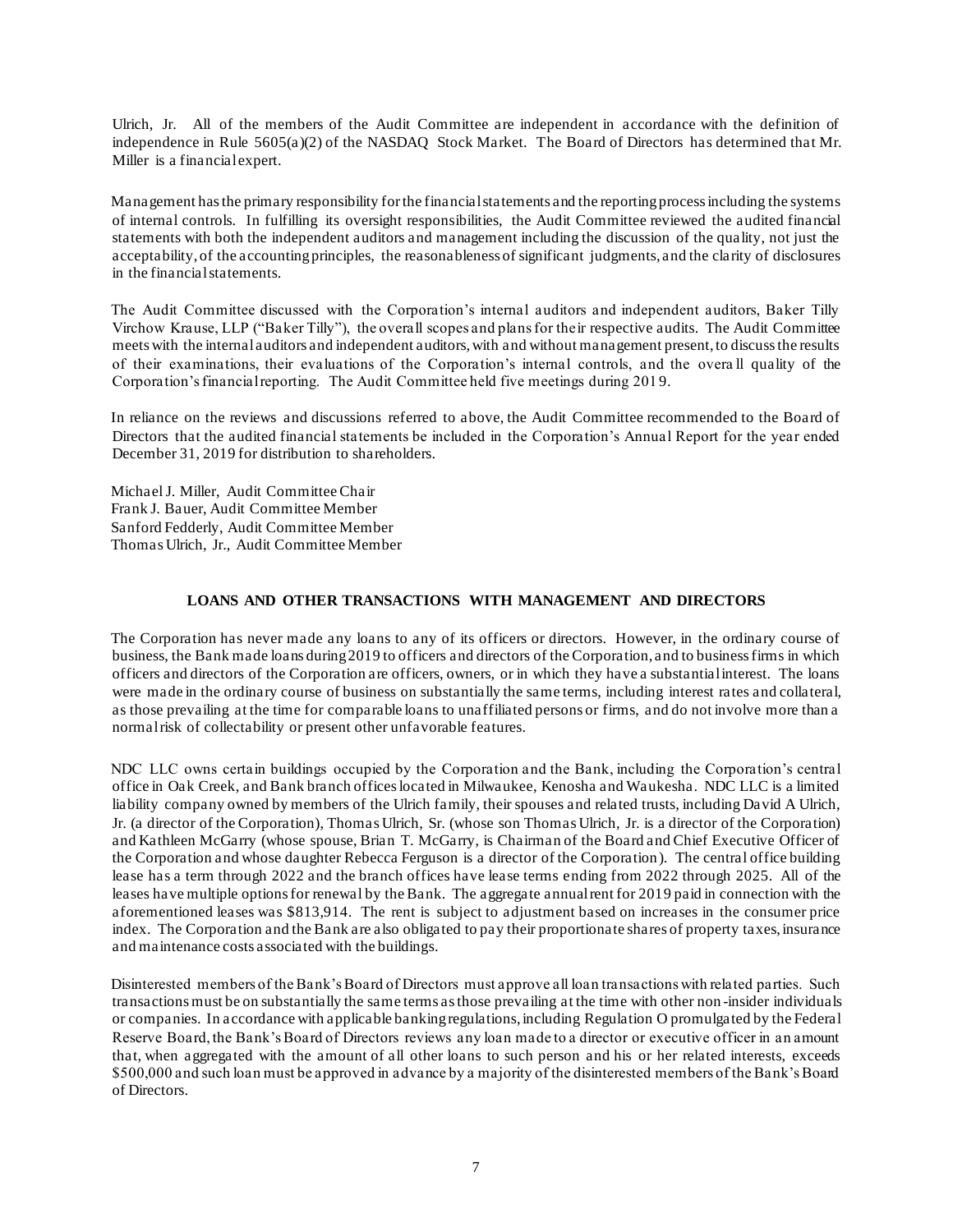#### **OTHER BUSINESS**

The Board of Directors knows of no other business, which may come before the annual meeting. In the event that any other business comes before the meeting, the persons named in the proxy shall vote in accordance with their best judgment.

#### **VOTING OF PROXIES**

The presence, in person or by proxy, of the holders of a majority of the shares of the Common Stock outstanding on the Record Date is required for a quorum with respect to the matters on which action is to be taken at the annual meeting. Abstentions and broker non-votes (i.e., proxies from brokers or nominees indicating that such persons have not received instructions from the beneficial owner to vote shares as to non-routine matters, with respect to which the brokers or nominees do not have discretionary power to vote) will be treated as present for purposes of determining a quorum. **Prior to 2010, the election of directors was considered a routine proposal for which brokers and nominees could exercise their discretionary power to vote without direction by the beneficial owner of such shares. Brokers and other nominees are no longer permitted to vote shares in the election of directors without direction from the beneficial owner of such shares. Therefore, we urge shareholders who hold their shares in "street name" to follow their broker's or nominee's directions for providing instructions as to how the broker or nominee should vote their shares.** Proxies received by the Board of Directors will be voted in accordance with the specifications indicated by the shareholder and unless authority to vote upon the election of the directors, or as to individual nominees, is withheld, the proxies will be voted FOR all of the nominees listed in the proxy statement.

Directors are elected by a plurality of the votes cast by holders of the Corporation's Common Stock entitled to vote at a meeting at which a quorum is present. In other words, as long as a quorum is present at the annual meeting, the twelve nominees who receive the largest number of votes will be elected as directors. Any shares n ot voted, whether by withheld authority, broker non-vote or otherwise, will have no effect in the election of directors.

### **INDEPENDENT AUDITORS**

The financial statements of the Corporation for the year ended December 31, 201 9 have been audited by Baker Tilly, independent public accountants.

The Audit Committee pre-approved all audit and allowable non-audit services provided by the independent auditors in accordance with policies and procedures established by the Audit Comm ittee, which include review of the engagement letter for each type of service. The Audit Committee has considered whether the provision of non -audit services is compatible with the independent auditors' independence and satisfied itself as to the auditors' independence.

The Audit Committee and the Board has selected Baker Tilly as the Corporation's independent auditors for the year ending December 31, 2020.

Scott D. Generalin

Scott D. Gerardin, Secretary Oak Creek, Wisconsin

June 5, 2020